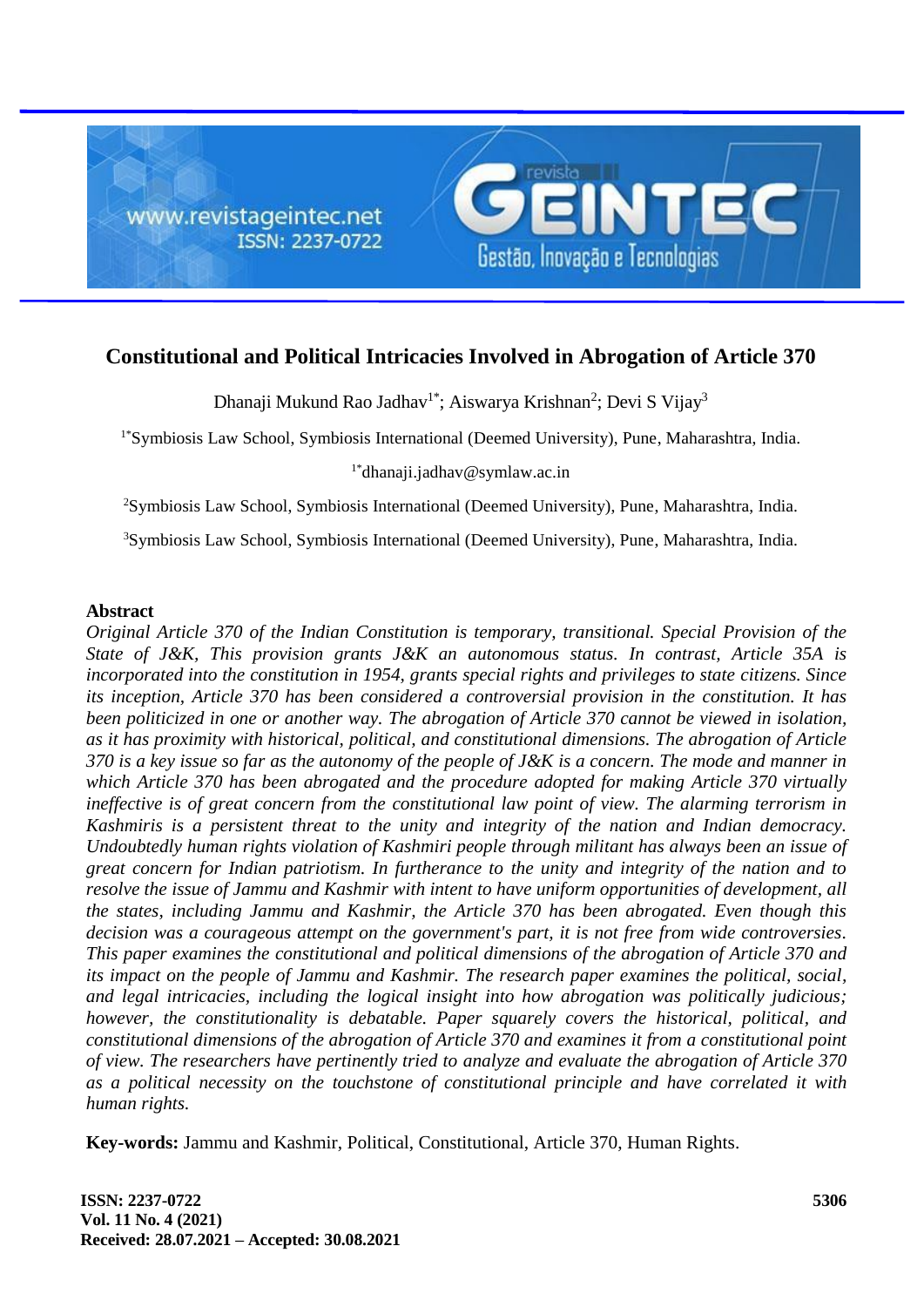### **1. Introduction**

Article 370 is mentioned in part XXI of the constitution, which deals with "Temporary, Transitional and Special Provisions." Originally, this special status was introduced in Article 306A. Later, this was renumbered to Article 370, but such provision was temporary. It was temporary because the Constituent Assembly was given a choice or right to modify, delete or retain the Article, and they chose to retain it. Because of this special status, Kashmir maintained a constitution of its own. It could have a flag of its own. The powers of the Indian central government would only apply to external affairs, defense, and communication. Besides Article 370, there was another Article-35A that defined permanent residents of Kashmir [1]. It had provisions related to residence, education, job, RTI, etc. The provision provides autonomous status in respect of many matters. On 5 August 2019, the government revoked the State's special status. However, this has been achieved by utilizing Article 370 itself and not repealing it. Clause 3 of Article 370, the president has got the power to decide the fate provided the State's constituent assembly accepts it. "The constituent assembly of the State" was dissolved in 1957, which means there was no constituent assembly present at the time. So, on 5 August 2019, a presidential order was released as general information. The president notified that the word constituent assembly means "legislative assembly of the state," which was an innovative way to bypass the settled procedure. So now, Kashmir will no longer have a separate constitution but the same constitution of India.

#### **2. Literature Review**

Various Articles, Journals, and Books have been refereed and utilized during the progress of this research paper. In reality, much research is available regarding the Abrogation of Article 370, as many authors have broadly commented on the various aspects of Article 370. We have gone through a few of the articles, which have great relevance in the findings of our research work. Some of the studies conducted have used empirical, secondary, and surveys of facts [2].

The wonderful and well-thought study by Omair Farooq Khan on his research "Scrapping of the Article 370 and the manifestation of Hindu state "has beautifully highlighted the move of the new government as a step towards the manifestation of the Indians, which belongs to one Group and some lost their rights, which the Constitution of India insured. Another vital source that we used was the Human Rights Watch - "Human Rights Crisis in Kashmir," which interestingly discusses the conflict between the Indian security forces and the Muslim community in J&K since 1980 and the threats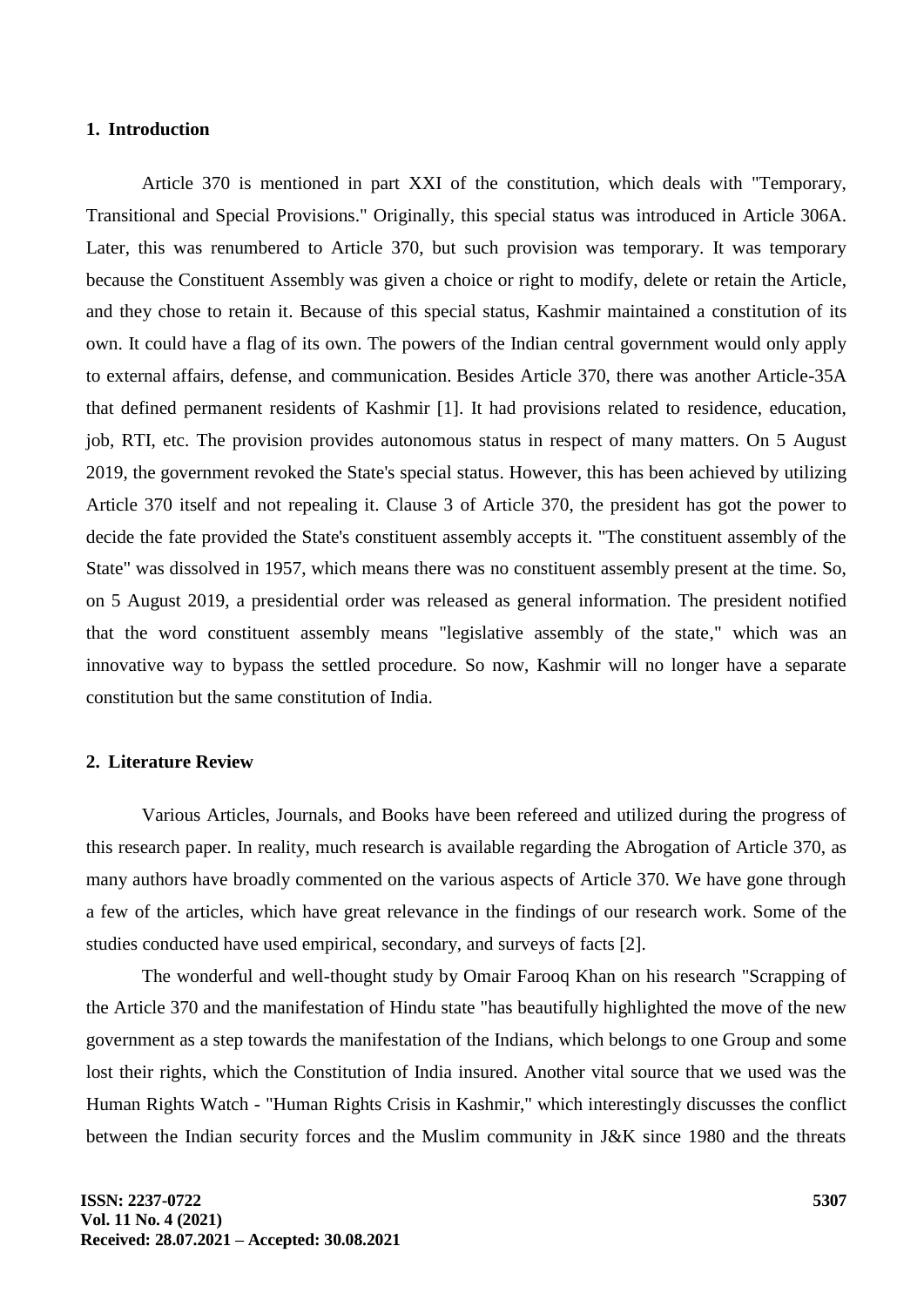against the Hindu minority. Another important work that came to our attention was Maj. Gen. Sheru Thapliyal's Article "The Untold Story" has helped us in identifying the history and evolution of Article 370 and its impact on India and the people of J & K. The practical aspect by Ayjaz Wani in his paper "Life in Kashmir after Article 370," which was conducted by using primary data by critical analysis of the current situation of the J&K and gave us a clear focus on the grass-root level problems of Kashmiris after the abrogation of Article 370. Finally, the paper by Amitabh Hoskote and Vishakha A. Hoskote, "Seeking legality for the Illegitimate," has broadened our views on J&K and the Politics of Article 370. Article 370 was initially introduced to make people of J&K secure and to provide them the protection of their identity and culture. However, because the power was only in the hands of few influential people, the objective could not be achieved. The special provisions worsened the situation, and separatist tendencies evolved in the State.

In addition to the above, we have also referred to various Newspaper Articles for this current research, such as The Hindu, Economic Times, BBC News, First Post, and Business Standard. Different people have widely explained the Article's content 370 and its abrogation with different perceptions. In our current research, we have additionally touched on the legal, constitutional  $\&$ political aspects and their effect on the overall issue at the international level, which has been untouched by other authors so far [3]. The authors of this paper have focused on critical analysis of the constitutional and legal aspects and their effects on J&K and some international perspectives. Abrogation of Article 370: Historical, Political, and Constitutional Developments shows in Figure 1. Abrogation of Article 370: Constitutional Perspective can be seen in Figure 2.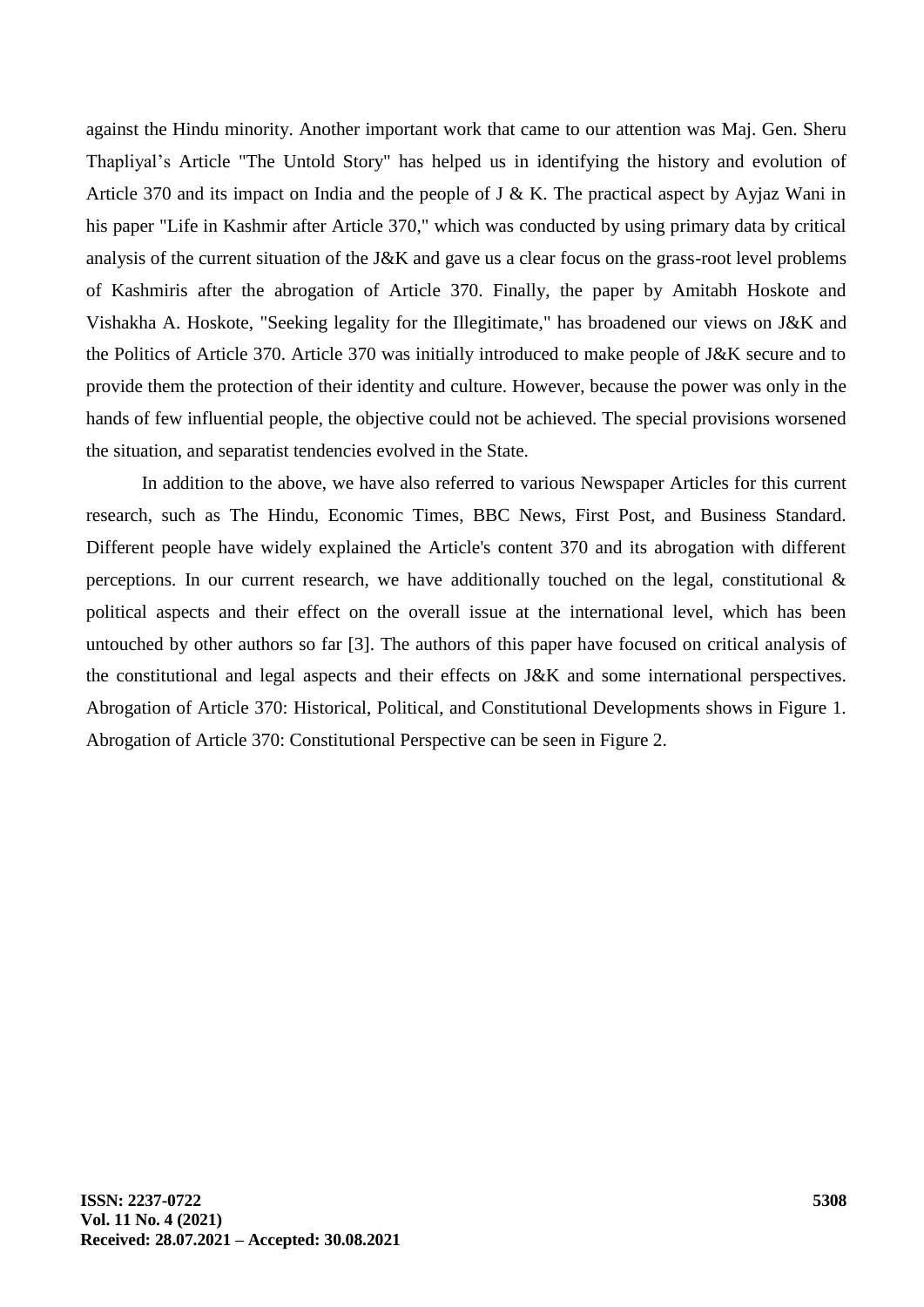

#### Figure 1 - Abrogation of Article 370: Historical, Political and Constitutional Developments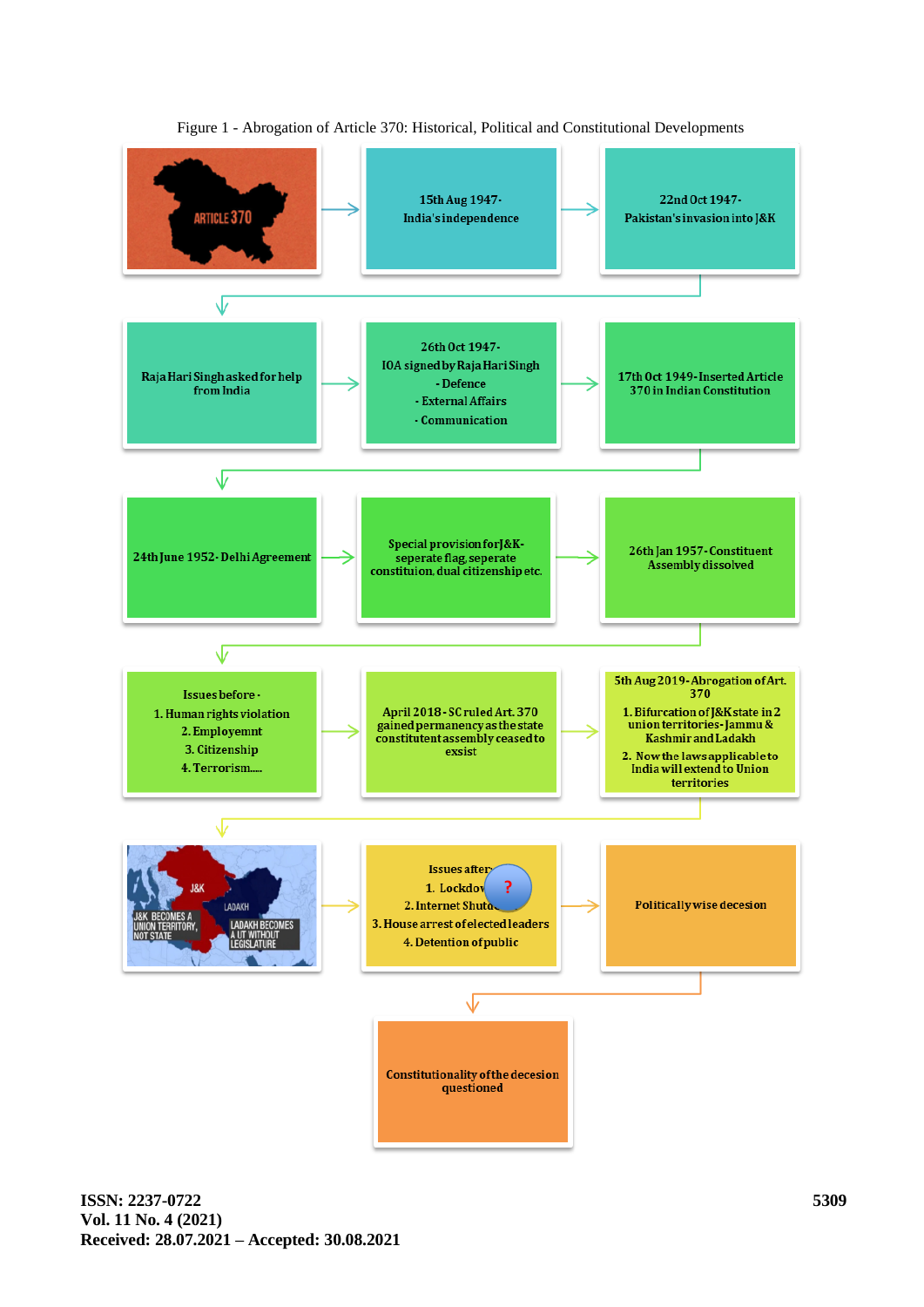# Figure 2 - Abrogation of Article 370: Constitutional Perspective

#### **Abrogation of Article 370**

**Article 370 incorporated as Temporary & Transitional Provision**

**President by public notification may declare the Article non-existent provided the Constituent Assembly accepts it**

**1957 – The Constituent Assembly dissolved** 

**5 August 2019 – Release of Presidential Order (Constituent Assembly read as Legislative Assembly) The Presidential Order inserts a new sub-clause (4)(d) in Article 367 read the word "legislative Assembly" instead of "Constituent Assembly" in Article 370(3). Here, in Article 370 Clause 3, the president may declare that certain Article of provisions of the constitution will cease to operate, whether it applies to the Special Provision too?**

**In 2018 – Legislative Assembly dissolved** 

**2019 - Introduction of the Reorganization Bill in the Parliament by Home Minister, Mr. Amit Shah**

**Bill passed in the Parliament**

**As the legislative assembly has dissolved, the Governor is deemed representative of the legislative assembly.**

**367(4), which is basically "interpretative provision" normally used for interpreting any other provision of the constitution. In this case, the same interpretative provision has been used for making Article 370 ineffective.**

#### **3. History**

On 14 August 1947, Pakistan, and on 15 August 1947, India got independence. The princely states had the option to join India or Pakistan or declare themselves as an independent state. Integrating princely State in India was a herculean task. This integration was carried on by Sardar Vallabhai Patel, V.P. Menon, Jawaharlal Nehru, and Lord Mountbatten [4]. Out of 565 states, 552 joined India, and 13 states joined Pakistan. Out of those 552 princely states, India had signed the instrument of accession (IoA) with 549 states, and they became part of India. Three states which did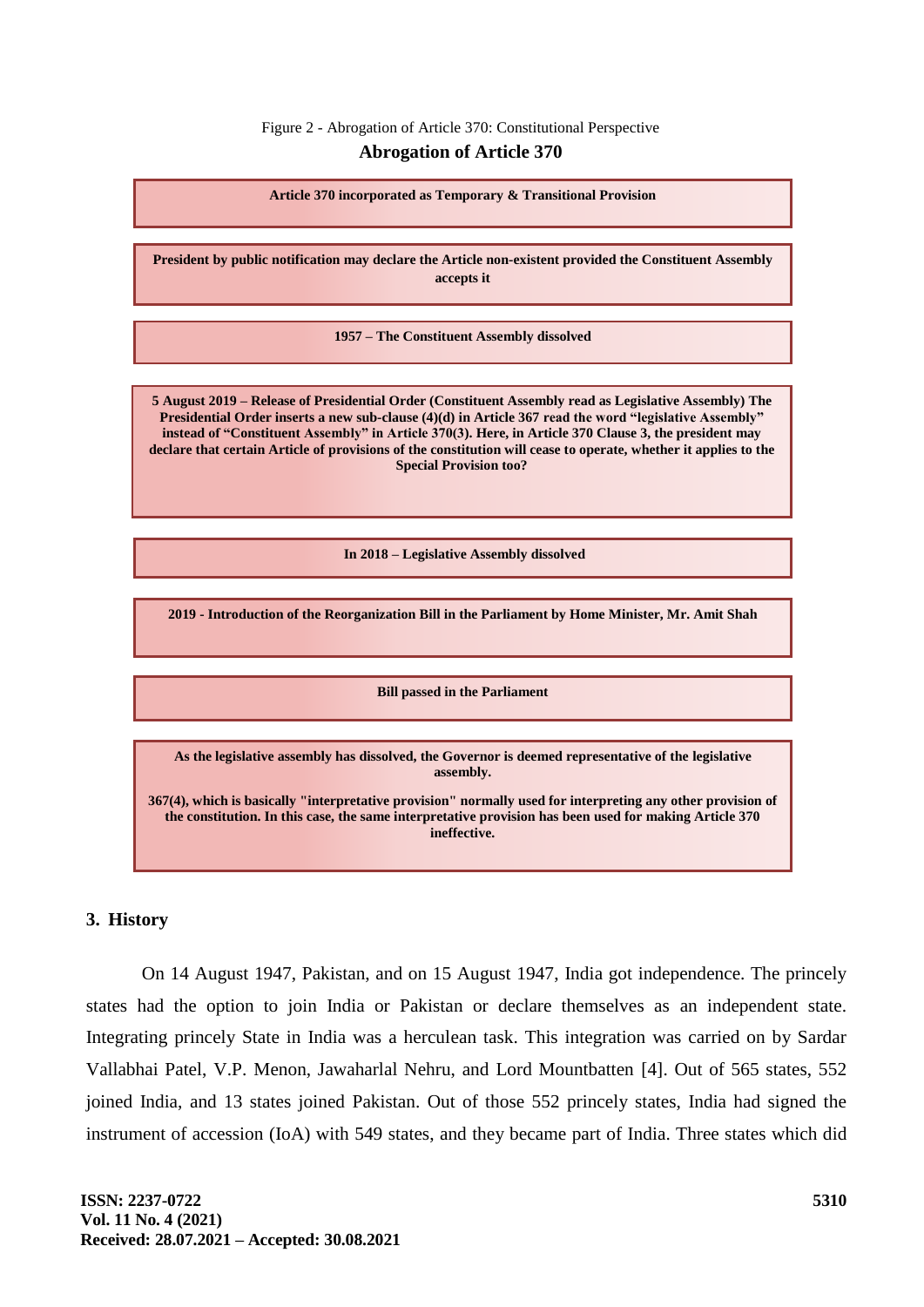not integrate with India were Junagarh, Hyderabad, and J&K. However, later on, Junagarh and Hyderabad joined India, but J&K continued as a separate state.

In J&K, the majority population was Muslim, but the Maharaja was Hindu. The Maharaja signed a standstill agreement with India and Pakistan. Meaning he neither wanted to become a part of India nor Pakistan. He tried to keep J&K as an independent state. However, in Oct 1947, Pakistan slowly started sending its army towards Kashmir and began occupying it. Maharaja began to worry about this situation and asked assistance from the Indian Government for India's support [5]. On 26 October 1947, to get India's help in this matter, J&K and India signed an I0A surrendering the three jurisdictions to the Government of India, which are  $- (1)$  external affairs, (2) defense, and (3) communications of the J&K. Hari Singh explicitly mentioned under Clause 5 of IoA (Instrument of Accession of J&K State, Clause 5, 1947) that the laid terms of IoA should not be varied by any means of amendment, neither by Indian Independence Act of 1947 nor by the Government of India Act 1935, unless Singh himself approves the said changes. He also mentioned in Clause 7 of IoA that no terms in this instrument could make him approve of any future constitution of India or to change his discretion to step into arrangements with the Indian government under any such future constitution.

Following the outbreak of the Indo-Pakistan War of 1947, on 1 January 1948, India sought a resolution to the Kashmir issue. The United Nations (UN) advised the government of Pakistan to secure the withdrawal from the State of J&K. It also asked the government of India to reduce its forces to a minimum (Security Council Resolution, 1951). In 1949, Karachi's agreement was signed, establishing the cease-fire line called Line of Control (LOC) [6].

#### **3.1. 1949 – Incorporation of Article 370**

An invitation was sent to officials of different states to provide their views for making the constitution of India. Every State except for J&K agreed to uniform law in the center and State. Regarding J&K, the assembly officials explicitly mentioned that whatever provisions of the constitution are being applied to the State must be in correspondence with the original instrument of accession. Sheikh Abdullah wanted iron-clad autonomy for J&K, but Dr. Ambedkar was strictly against it, but N. Gopal Swami Ayyangar insisted on inserting Article 306A in the constitution, which later became Article 370 [7].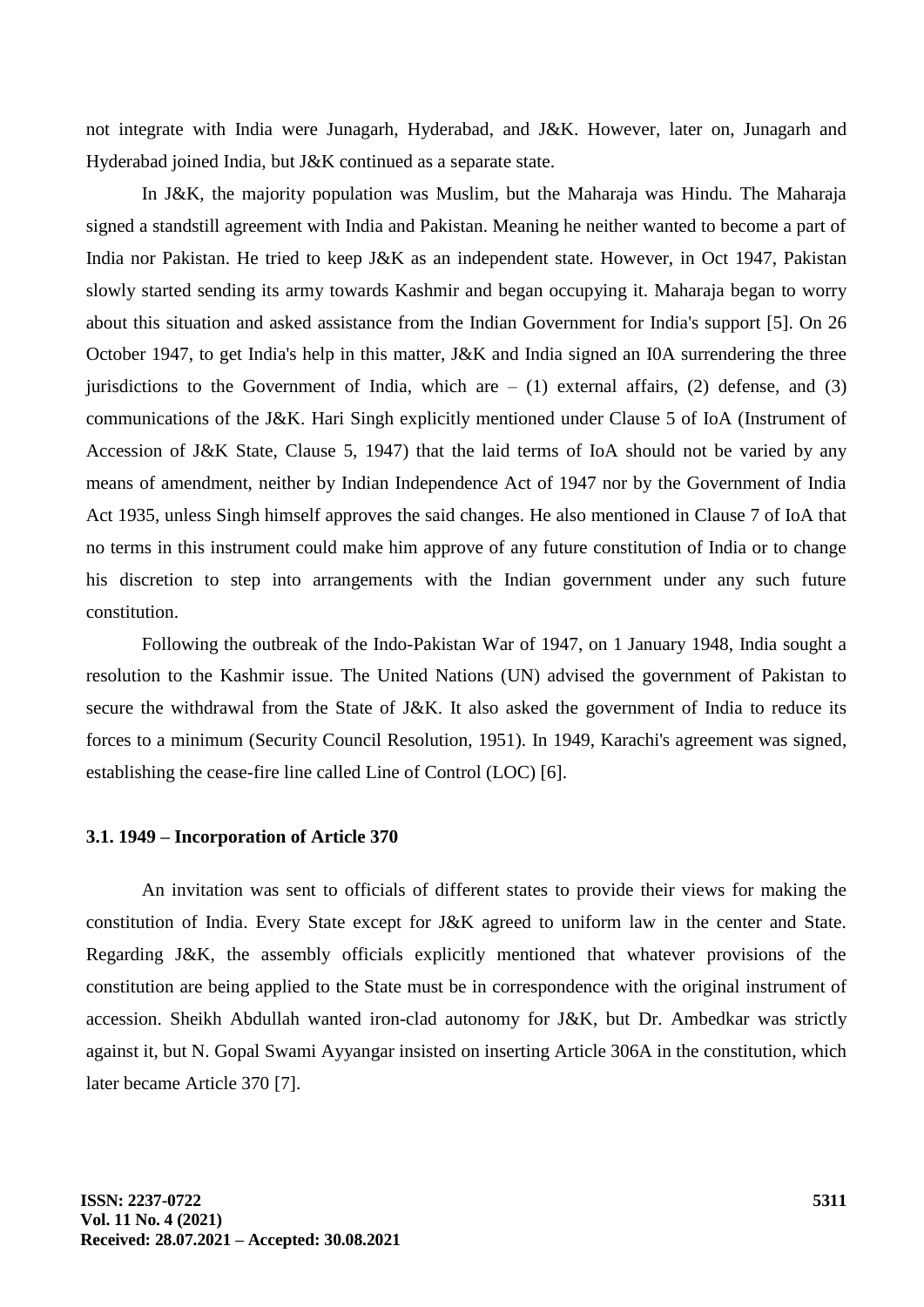### **3.2. Delhi Agreement Took Place in 1952 to Discuss Center-State Relationships**

The Provisions Implementing through Delhi Agreement Were:

- 1. In external aggression, a national emergency can be declared by Govt. of India. However, for internal aggression, the power is vested with state legislatures.
- 2. Fundamental rights were extended to the State.
- 3. Supreme Court jurisdiction was expanded to J&K.
- 4. The power to commute a death sentence will be with the President of India.
- 5. Head of State would be a person recommended by the State Legislature and approved by India's President, and would be named Sadar-i-Riyasat;

## **4. Article 35A**

Article 35A provides the rights and privileges of residents of J&K, and it also defines the permanent residents of the State. It deals with matters of education, property, job, etc. The privileges mentioned in Article 35A were only for permanent residents of the State. The Constitution of J&K explained the Permanent Resident as a person who was a state subject on 14 May 1954 or a person who has been residing in the State for 10 years and who has legally acquired immovable property within the State. Bypassing the presidential order on 5 August 2019, the special privileges are taken away. All the laws which apply to the rest of the Indian states will apply to J&K also. For example, In J&K, instead of the Indian Penal Code (IPC), the Ranbir Penal code was applicable. However, now after the abrogation, in J&K also IPC will be applicable [8].

#### **5. Special Provision for the State of J&K**

Like Article 370, other states also have Special provisions under Article 371 from (A) to (J) of the Indian Constitution.

# **6. Issues of Article 370 and 35A**

1. This Article encouraged separatist tendencies in the people of J&K. They also considered themselves as a different nation and not a part of India.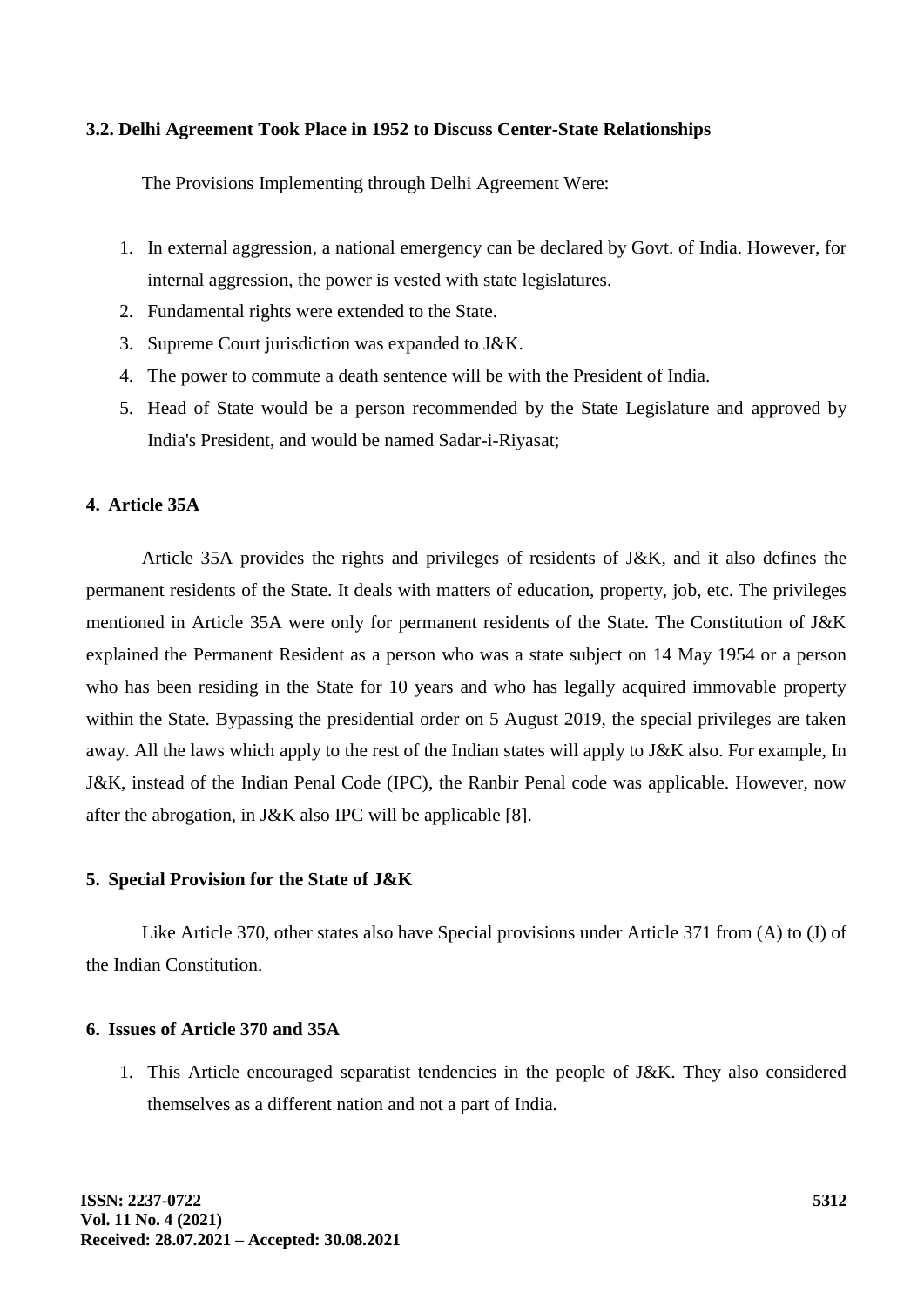- 2. It encouraged the politicians and other influential leaders to do more and more corruption, hindering development in the State.
- 3. The economic conditions of the J&K were also affected. They were in a poor state as the State became land of terrorism, which affected tourism, which was the major source of income. The other reason why the State's economic conditions were really poor was that people from outside J&K were not allowed to invest, do any business, or buy property in the State.
- 4. The wife or widow of the state subject (permanent resident) will acquire her husband's status until she resides in the State. Once she leaves the State for permanent residence in some other state or if a woman marries someone from outside the State, she would lose her citizenship. These provisions did not apply to the men in the State. Hence Article 35 A was not genderneutral.
- 5. Another important issue was that it was a significant threat to Indian security as Pakistan promotes terrorist activities. If a citizen marries a Kashmiri girl, he was entitled to citizenship of Kashmir, which was a significant threat.
- 6. The politicians and other bureaucrats could get away with corruption and other illegal matters because of Article 370 [8].

# **7. Results and Discussion**

#### **7.1. Human Rights and Article 370**

J&K's commoner has suffered the most from all these years of political, cultural, and economic conditions. There have been human rights violations before the abrogation of Article 370 and after the abrogation of 370.

### **7.2. Before Abrogation of Article 370**

#### **7.2.1. The Trajectory of Kashmiri Hindus**

Many Kashmiri Pandits had to leave Kashmir Valley because of several factors such as land reforms of 1950, violence by the Jammu Kashmir Liberation Front (JKLF), and Islamist insurgents, etc. A lot of Hindus were targeted by Islamist insurgents and forced them to leave Kashmir Valley in 1990. This day is also remembered as the tragic "exodus day." Exodus means a mass departure of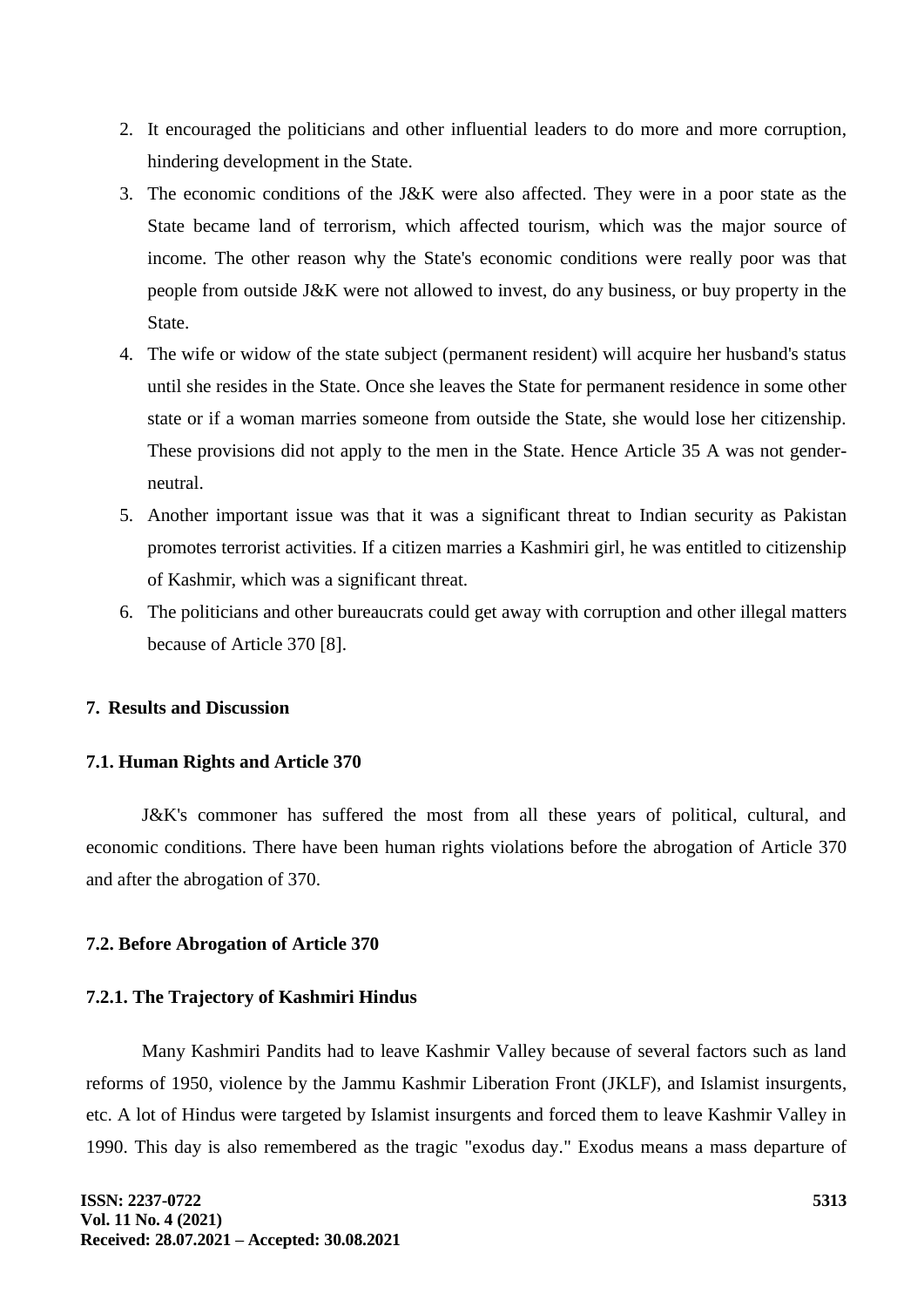people. Hit lists of Pandits were circulated. Blackout took place, demanding a purge of Kashmiri Hindus. The majority of the Kashmiri Hindus packed their belongings and left Kashmir, and moved to refugee camps. Hindus lost their jobs, home, land, livelihood, etc [9].

#### **7.2.2. Rapes by Militants**

Since the government seriously began the crackdown against rebels in Kashmir in January 1990, the violence of the police became widespread. Massive human rights violations were alleged to be done by the Indian army and Parliamentary forces. Despite evidence that the militants had a widespread involvement in rape, the authorities have never investigated them. The ones recorded did not result in criminal prosecutions [10].

#### **7.2.3. Democratic and Citizenship Rights**

Article 370, along with 35A, has been much abused by the powerful to deny their rights to people. J&K had refused to enact laws that would extend the applicability of the 73rd and 74th amendments to the constitution, providing for the preservation of women's seats in the Panchayats, thereby preventing women in the State from asserting the right that has become fundamental to the Panchayat Raj concept throughout the country [10]. Another blatant violation is the denial of state citizenship to the thousands of Sikh and Hindu minorities who migrated from Pakistan in 1947 by citing Section 6 of the Constitution of the J&K, which appears to have set the concept of a permanent resident, which affected more than 60,000 refugees from Pakistan who entered in India, neither these people nor their children could obtain citizenship rights, voting rights, or seek admission in various state colleges [11].

### **7.3. After Abrogation of Article 370**

On 5 August 2019, the Indian government revoked J&K's special status. The State went down the Virtual lockdown of the Kashmir Valley, cutting all contact lines and putting elected leaders under house arrest. Disruption of Internet access does not allow citizens to exercise their right to freedom of speech and expression, a fundamental right. Besides, "India's National Commission for the Protection of Child Rights" reported that the use of schools by security forces "violates the spirit and letter of the Right of Children to Free and Compulsory Education Act 2009 (RCFCE Act), as it deliberately interferes with access to education and makes schools vulnerable to attack" [12].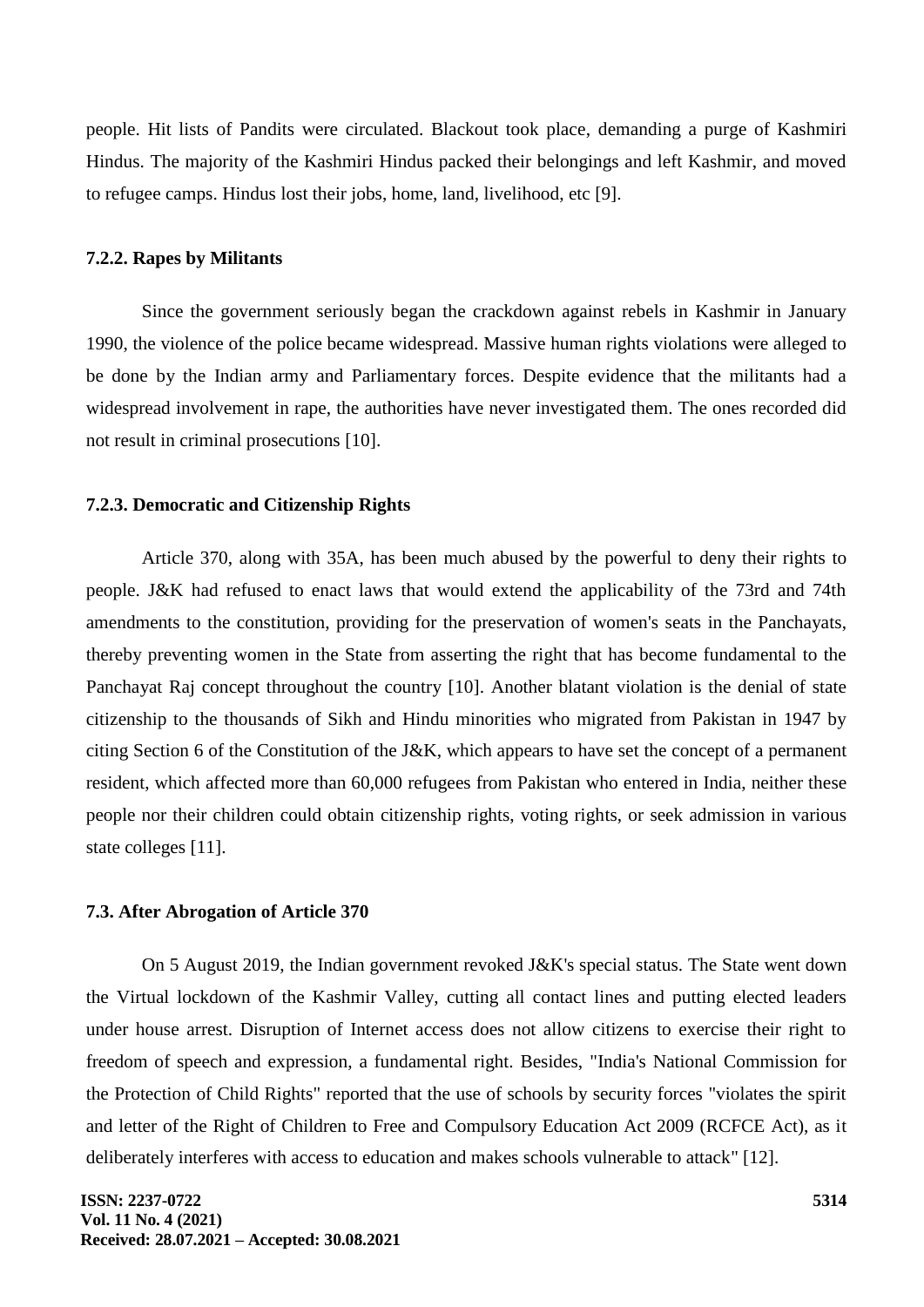Consensus and mandate of the people were not considered nor taken into account while abrogating the Article. The central government detained several political leaders - J&K chief ministers Farooq Abdullah, Omar Abdullah, Mehbooba Mufti, Shah Faesal, and Ravinder Sharma J&K Pradesh Congress Committee. Also, 2000-4000 people, including government officials, elected members, lawyers, activists, entrepreneurs, and students, were detained. Some of the detainees are held under J&K's Public Safety Act, 1978 (PSA), allowing authorities to jail a person for up to two years without charge or trial. Many people left without basic facilities such as food, water, housing, electricity, etc [13], which is in total breach of social justice standards. Supreme Court has described this detention, including PSA, as a "lawless law" (Jaya Mala vs. Home Secretary, Government of J&K). India is obliged to respect, protect, and uphold the right to health.

This issue of human rights violation needs to be addressed constitutionally to mitigate the justice to the people of J&K [14].

### **8. Judiciary and its Initiative on Jammu and Kashmir**

One of the leading and the earliest cases regarding Article 370 is Prem Nath Kaul vs. State of J&K (1959). The Honorable Supreme Court held that the power under Article 370 lies in the hands of the Constituent Assembly to decide the accord whether State intends to established with India.

It was also seen that the exercise of powers has continued on the temporary provisions of Article 370 (1) on the Parliament and the President. There were also limitations on the ultimate approval by the Constituent Assembly in the mentioned matters [15].

In J&K vs. Mubarik Shah Naqshbandi (1971), the Supreme Court held that the autonomy and sovereignty of the State should not be disturbed; the status of State will remain intact as it is. As per Article 35(A), the provision clarifies "the constitutional relationship between the people of the rest of the country with J&K and that the citizens of J&K will have their Sovereign character and constitution which cannot be challenged.

In Sampath vs. State of J&K, *1968,* the apex court held that Article 370 should be continued to be used in force, as the main purpose of the inclusion of this Article was to empower the president to exercise his discretionary powers in applying the constitution [16].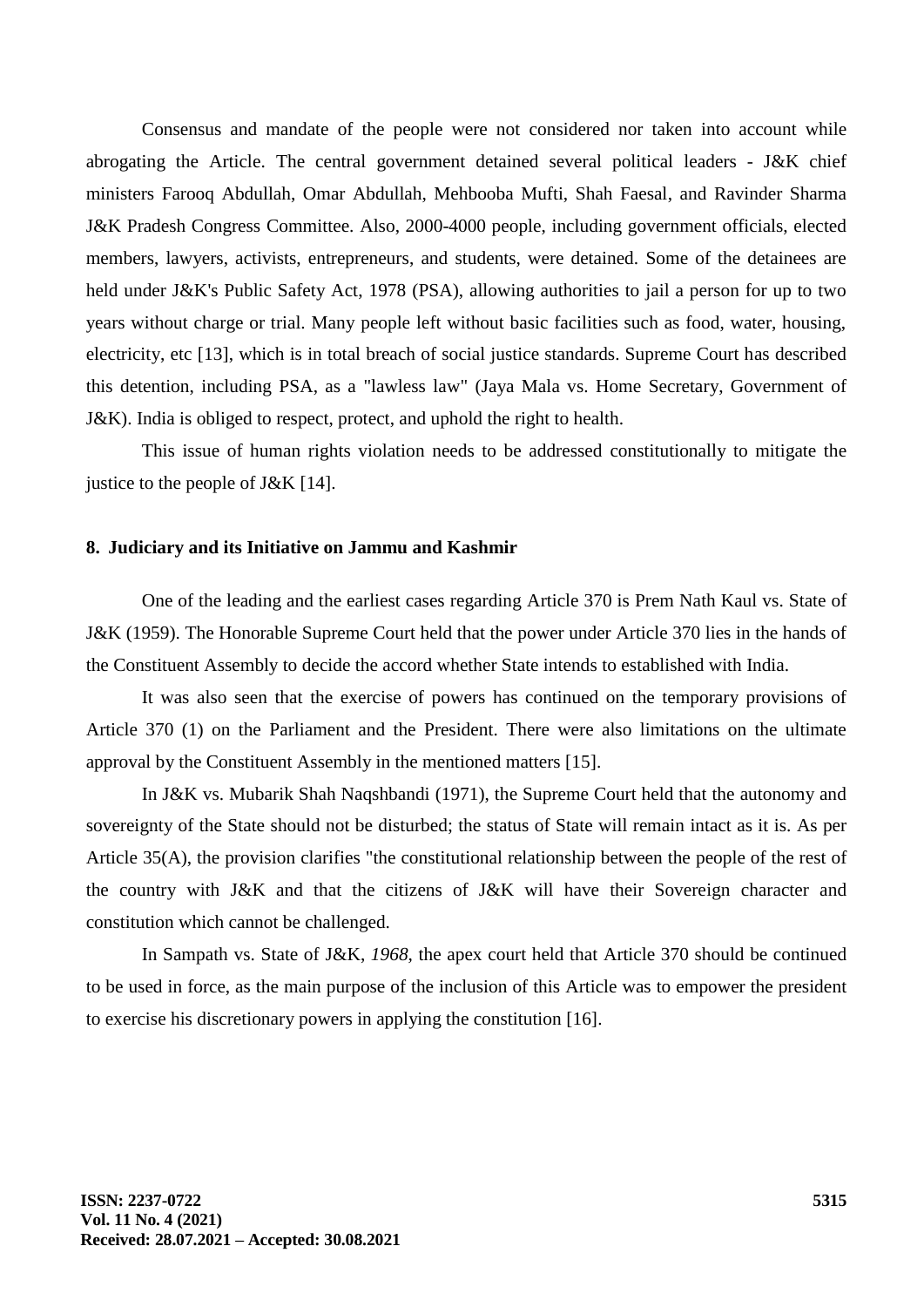#### **9. The J&K Reorganization Act of 2019**

The J&K Reorganization Act includes provisions to reconstitute the State of J&K. The State is now divided into two union territories, J&K, and Ladakh, which was the first time that an Indian state was converted to two Union territories.

The Act states that the administration of J&K shall be as provided for in Article 239A, which was originally developed for the territory of the UT of Puducherry. The legislative assembly can make laws for any of the issues on the state list except for "public order" and "police" [17]. The Lieutenant Governor shall appoint a Council of Ministers to assist the Lieutenant Governor in the exercise of duties in matters that fall within the Legislative Assembly's jurisdiction, including the Chief Minister. The Lieutenant Governor is entitled, among other matters, to act in his or her capacity. He would also be allowed to pass laws of the same force as the actions of law-making [18].

# **Key Changes**

- 1. J&K had a special status. It had its flag and could make its laws, including those related to [citizenship,](https://en.wikipedia.org/wiki/Indian_citizenship) ownership of property, and [fundamental rights](https://en.wikipedia.org/wiki/Fundamental_rights_in_India) compared to residents of other Indian states. After the abrogation of Article 370, J & K has become a part of India. All laws applicable to India will now apply to  $J \& K$ , and they will not have a separate flag.
- 2. Central Right to Information Act, 2005 (RTI) will also extend to J & K and Ladakh. Until now, J & K was covered by the J & K RTI Act; though it was a strong Act compared to the RTI act 2005, it only allowed the people of State to challenge the court of law against the public authorities (Gaurav Vivek Bhatnagar, 2019).
- 3. People of J & K had dual citizenship of J & K and India. Now, they have single citizenship.
- 4. Article 360, which talks about financial emergency, was not applicable in the State. However, now the president could announce a financial emergency in the State.
- 5. The duration of the Legislative Assembly was six years in  $J \& K$ , and now it is five years.
- 6. If a woman of J & K marries someone from outside the State, she will lose her citizenship. Now the situation has changed; even if she marries somebody from an outside State or country, she will not lose her Indian citizenship.
- 7. Article 35 A prohibited Indian citizens from other states from buying land or property in J & K. But now anybody from all over the country can purchase and acquire property in the State.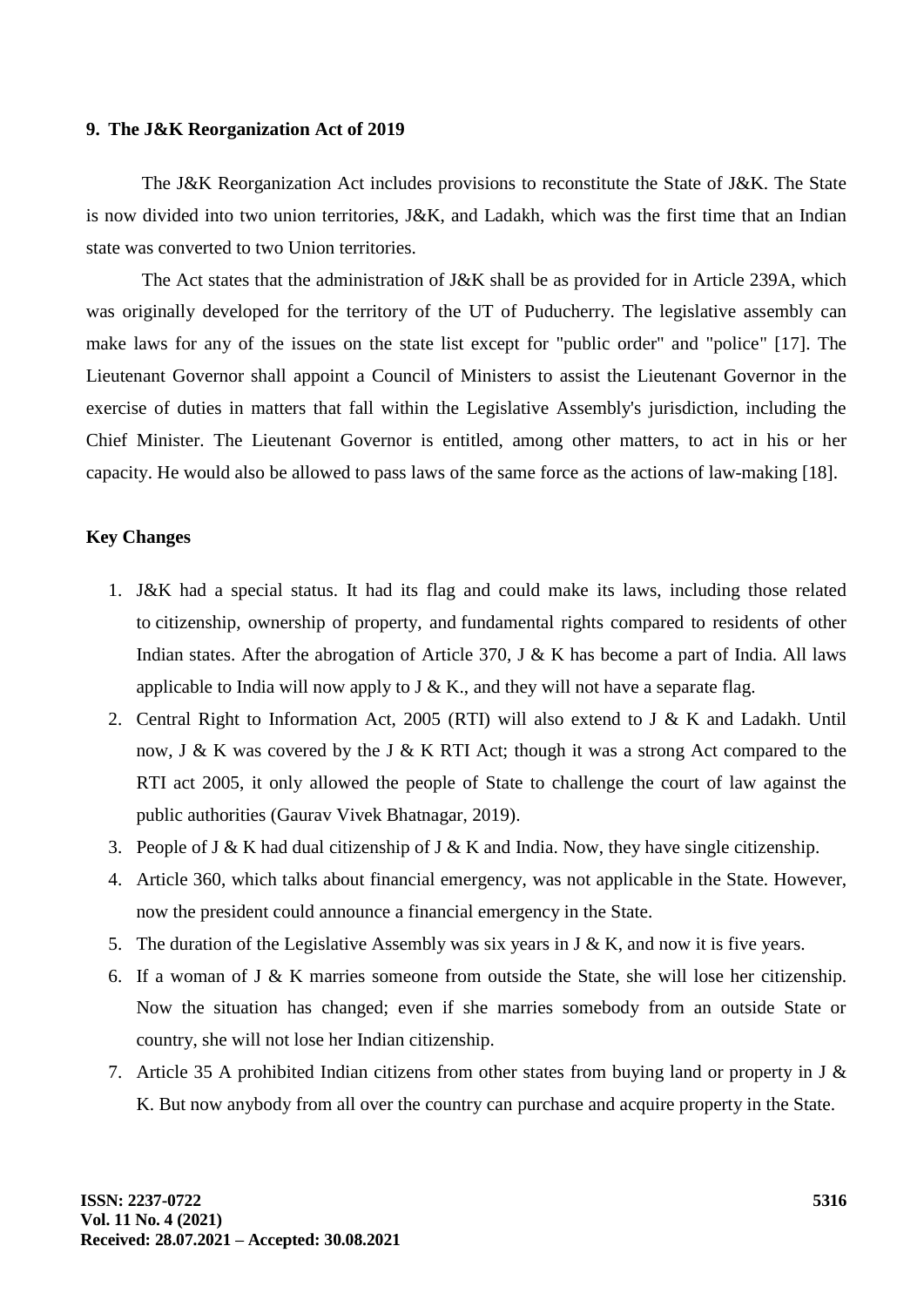- 8. Earlier, an outsider could not settle in the State, but now the situation has changed people can move to J & K and settle there (Aarti Tikoo Singh, 2019)
- 9. Indian constitution gave J & K unique status, and it was India's only State to have a separate constitution. After the abrogation, the Indian constitution will apply to  $J \& K$ .
- 10. Earlier, the constitutional head was Governor. Now, the head of State is a Lieutenant Governor.
- 11. Ladakh was a part of  $J \& K$ . Now, Ladakh is a separate Union Territory without a legislature.

#### **10. Abrogation of Article 370 and Its International Effect**

A delegation of Member of the European Parliament (MEP) from the European Union, consisting of 27 MEP's from Italy, Britain, France, Germany, the Czech Republic, and Poland, visited Srinagar on 29 October, almost three months after the repeal of Article 370, to see the situation there. Many non-profit organizations visited the State, including "Women's Economic and Social Think Tank" (WESTT). This visit also provided a better understanding of the cultural and religious diversity of the Jammu, Kashmir, and Ladakh region. There were also many protests in different countries such as Afghanistan, Pakistan, Australia, and Bangladesh, etc. Also, there have been other major protests in the US, Canada, Europe, etc.

Pakistan tried to isolate India with the support of China and other Islamic countries. Pakistan also approached the UN with the help of China, claiming that the people of Kashmir have not been appropriately treated. However, it did not succeed in its claim. Many terrorist attacks also took place since the time of abrogation [19].

In London, England, several demonstrations and rallies were organized. A large number of protesters demonstrated to express their anger outside of the Indian embassy in London. In Toronto, Canada, protesters came down on the streets to support the people of J&K. Similar protests were held in the US also.

China found India's J&K decision "unacceptable and vacuous." The Chinese Foreign Ministry endorsed their statement by saying that scrapping Article 370 and creating a separate territory of the Union would affect China's territorial integrity and sovereignty. However, India responded strongly by reminding China that India has never interfered with China's internal affairs and reminded them that India's decision on Article 370 is an 'internal' decision.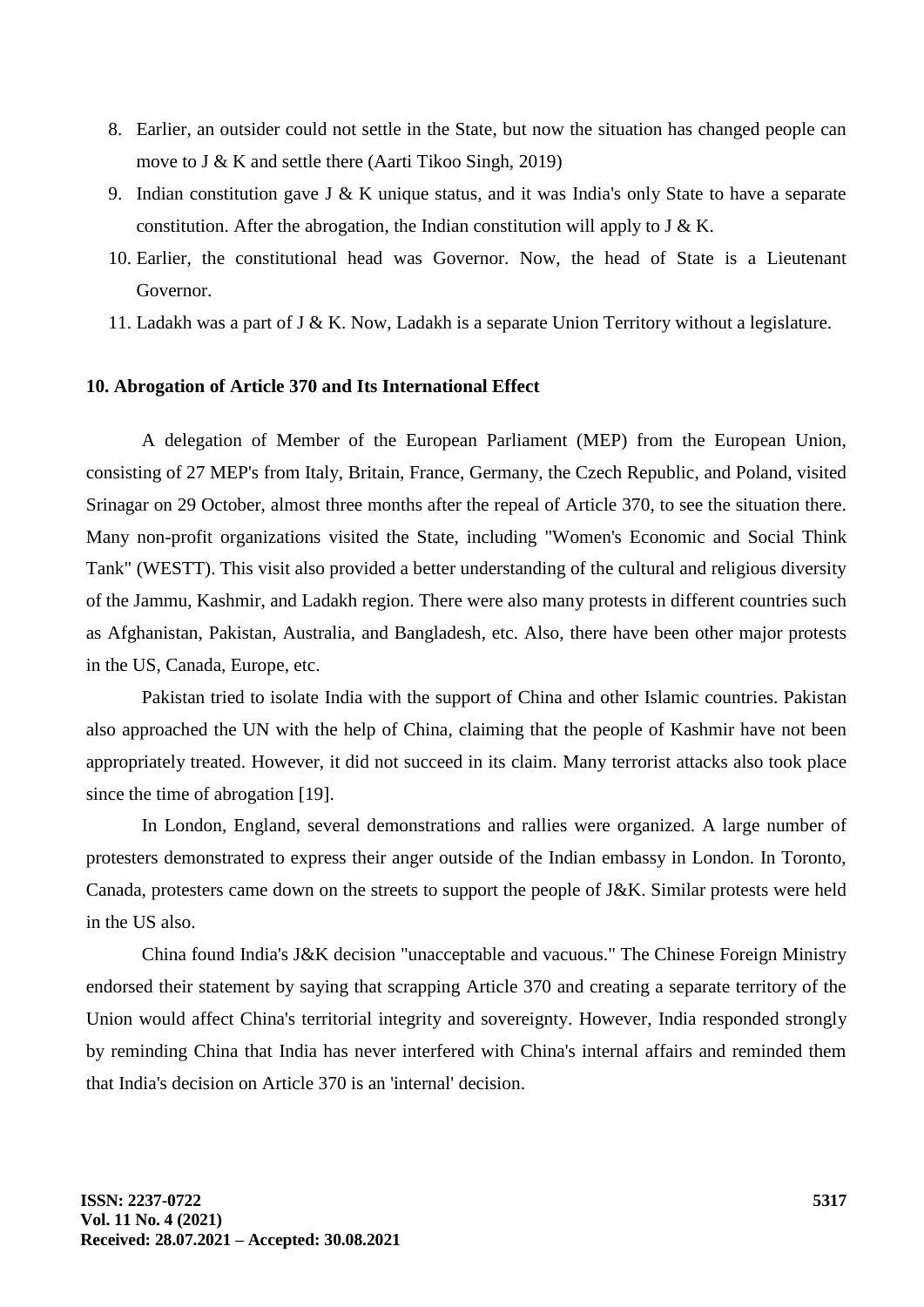#### **10.1. Will it Affect the Culture and Jobs of Kashmiris?**

People of J&K are nervous about the flooding of people to the State. They fear that they will lose their job opportunities, and the culture will be diluted. Most of the population of J&K depends on state government jobs. There is a fear that people from outside the State will take their jobs, and there will be increased competition. There are concerns about culture and heritage due to outsiders coming into the State, which will increase the unemployment level in J&K. Even though the center has time and again said that this abrogation would not affect the culture of the Kashmiris. However, there is still apprehension that the people from outside the State will destroy their culture [20].

#### **11. Current Scenario**

The reorganization bill passed was to have completed two separate union territories. Now the people of India include J&K as well, and they could enjoy the same privileges, rights, and facilities as the citizens of India itself. Now, any Indian citizen can settle in J&K, and there is no restriction on filing RTI. J&K will not have a separate flag anymore, and instead, the National flag will be raised throughout India. The previous constitution of J&K stands abrogated. People from other states are now getting a domicile certificate in J&K. This tells us that the situation is improving, and we can see the changes. The normal functioning of schools, colleges, telephone services, internet services, etc., is normalized. The Internet is restored fully; however, it is restricted to 2G speed only, but all is not hunky-dory yet. Thousands of people who were detained when Article 370 was abrogated are still kept in detention. There are allegations that the administration's corruption has increased after the abrogation. The claim of corruption-free Kashmir has not been fulfilled yet. The Kashmiris often feel like they are treated as second-class citizens because the center is not paying attention to their problems. There is a massive deployment of the military to ensure peace and enhance security measures. The tourism industry still suffers like all the bookings made in the hotels are canceled. Even after encouraging people to come and visit Kashmir, there has been no improvement in the situation [21].

#### **12. Political and Constitutional Complications**

Article 370 was contemplated as a tool for the exposed commonality to ensure their culture and identity. At the same time, it was intended to promise independence, build space in the governance, and enable the public to determine their future. However, this raises doubt about relevant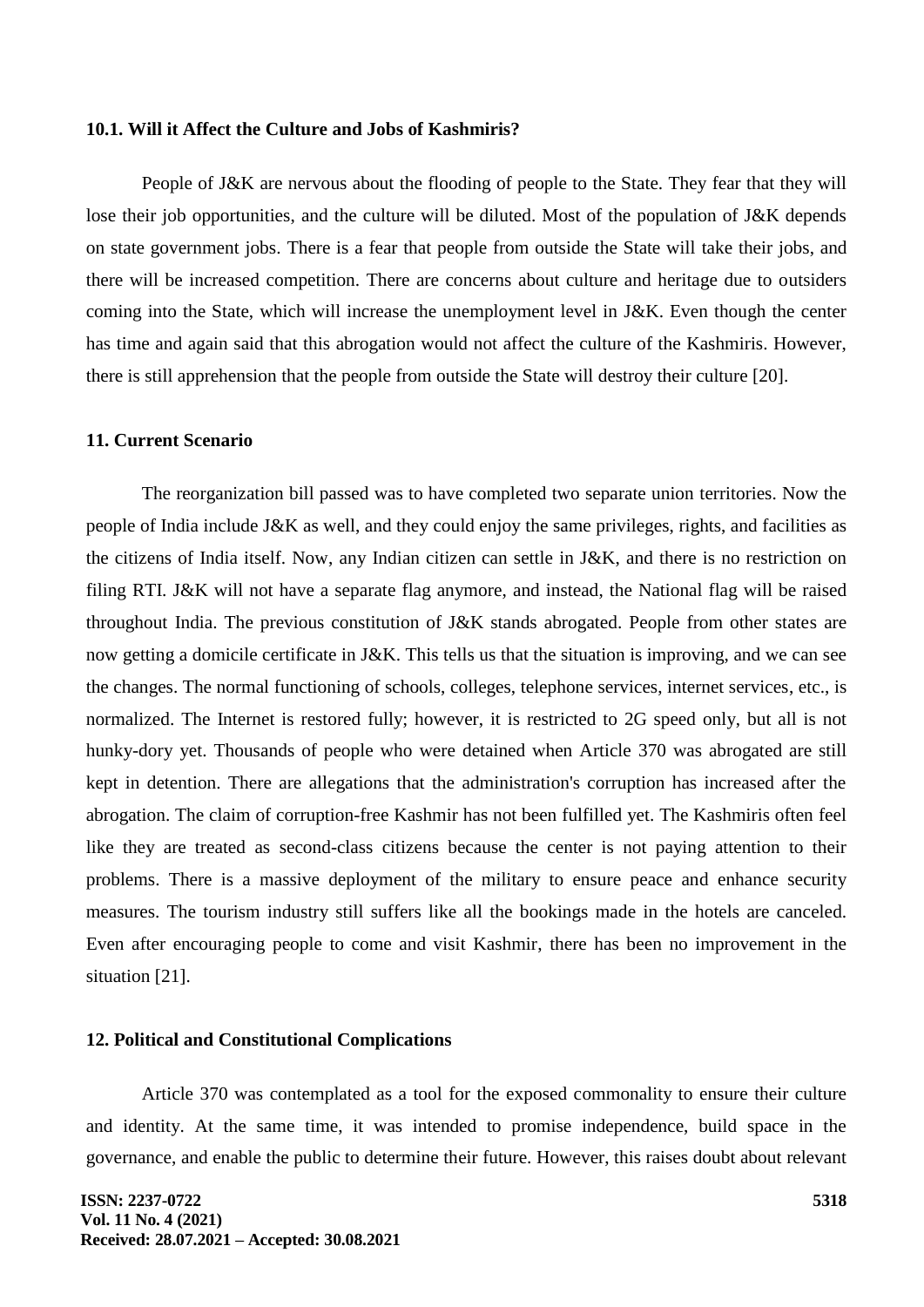questions on the constitutional and political grounds on the abrogation of Article 370, mainly whether the concurrence of the Legislative Assembly can be equated with Presidential order. Even if the constitutional assembly of J&K cannot be rejuvenated, the vital question is what would be the viable, practical alternative? The only viable, practical alternative was to have a Legislative Assembly of the State; currently, the "Governor's rule" is being operated in J&K, so the possible solution is to either replace the Legislative Assembly through the Governor and then the Governor's position can be replaced through the Presidential order which means the approval to the Presidential order could be considered as concurrence of assembly.

The executive excess has marked the whole approach of getting Article 370 efficiently abrogated. Our constitution rims on the principle of achieving the people's wishes; therefore, it is essential to understand if any decision made would affect the people at large and if it does, then their interest can be amicably represented by the Legislative Assembly as they are their elected representatives. Therefore, the Governor who is politically appointed cannot be equated with the consensus of the people, their mandate, and willingness which can be considered only through their elected representative mainly because the Legislative Assembly of J&K should take the proper decision in concurrence with the Parliament, as it cannot be equated with the Presidential order, it is considered as a supervisory decision where the Legislative Assembly does not take the said decision. It is considered superficial to consider the Governor's consent as consent or approval of the state Legislative Assembly. In addition to this, the detention of the political leaders leads to a procedural lacuna in decision-making. However, it was necessary as safety measures. This decision could have been taken more democratically instead of bypassing the procedure. On the one hand, the decision may be justified that it was a "temporary, transitional, and special provision" under Part XXI. Hence, it can be abrogated and removed at any time based on the circumstances. On the other hand, the word "special" provision suggests it as special protection and. In contrast, the word temporary and transitional provision means that it can be removed any time based on the circumstances, which is a debatable point for academic discussions and judicial interpretations. Since it is a Special provision, Special care and measures could have been taken while repealing the provisions. The main aim was to protect the rights and privileges of the people of J&K.

In brief, the method to change the identity of J&K was a delicate issue, being sensitive Border States. This decision was taken without consent and mandate of the people who usually reflect through their representative. Similarly, no representative contribution or legislative input was taken from its people. In interpreting the word temporary and transitional compared to Special provision, the former speaks about having a "time being" effect. The latter focuses on special protection.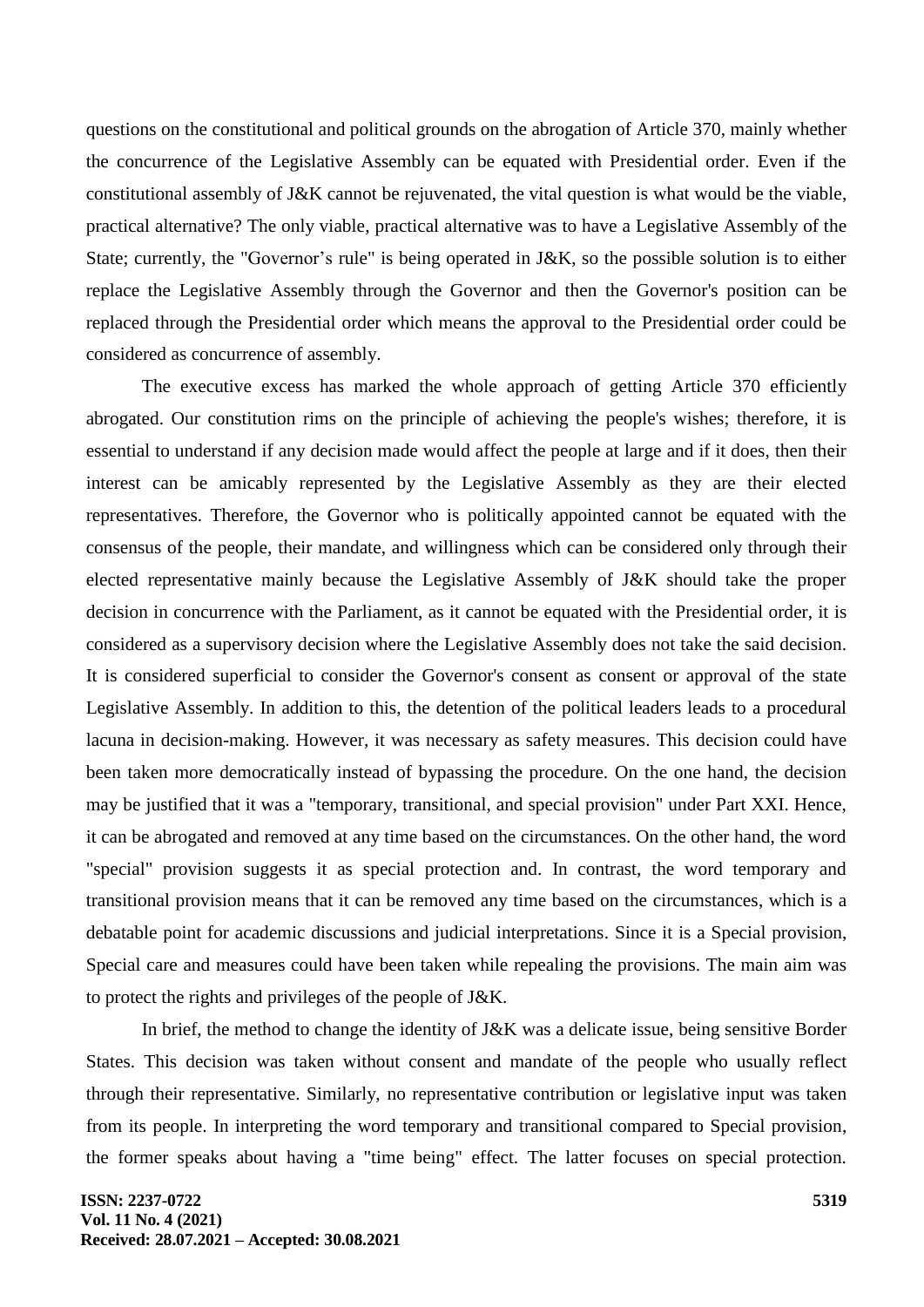Looking closely, we get to know that abrogation was not made without any special care and caution. The mode of making this provision ineffective was not an apt model because many political leaders were detained during and after the abrogation of this provision, which is hard for the people of J&K to digest. Many political leaders were put under home arrest by the central government, which hugely raved the doubt amongst the people of J&K on the undemocratic process of the government, as it was not in line with our democratic tenets of the constitution. It could have been more democratic if the consensus of the Legislative assembly had been taken into consideration, which would not have raised the doubt about the justifiability of this decision. The spirit of the democracy portrays that in the democratic facet of the government, the decisions are taken in a mutual understanding; however, this principle was somehow diluted and not followed in letter and spirit.

In the interpretation of Article 370 Clause 3, the president may declare that certain Article of provisions of the constitution will cease to operate. The question is whether such ceasing applies to the Special Provision too? Whether these provisions can be taken so casually by declaring Article 370 as inoperative? However, it can be taken in cases of normal provisions existing in the constitution in some scenarios, which is considered special provisions even if they were temporary and transitional. Here, the exercise of power by the president can be regarded as executive excess. It was contrary to the rational decision-making of the settled practice of law. In making existing Article 370 ineffective indirect mode has been employed, where the provision of interpretation of Article 367(4), which is basically "interpretative provision," is generally used for interpreting any other provision of the constitution. However, in this case, this was used for making Article 370 ineffective. The question is whether it can override the actual provisions in the constitution and make it inoperative? As Article 370 is a Special provision in the constitution, therefore, whether this interpretative provision can supersede the existing Constitutional provision. Hence, this procedure was constitutionally correct or by spirit.

The main essence of the whole issue is the constitutional and political intricacies involved in the abrogation of Article 370 in the Constitution of India, and it is a political and international reflection of the same. Firstly, the complications are mainly because the consensus and mandate of the people were not taken into consideration. Secondly, the interpretation provisions were used to make Article 370 ineffective and whether the interpretative provisions can replace the existing constitutional provisions, thirdly, whether the Presidential order is equated with the State Legislative Assembly. Fourthly, whether Article 370 was made ineffective by employing unsettled practice. Given this abrogation and considering the law and order and situation in the State, many people were detained; they again raised the voice about the violation of their freedom of speech and expression on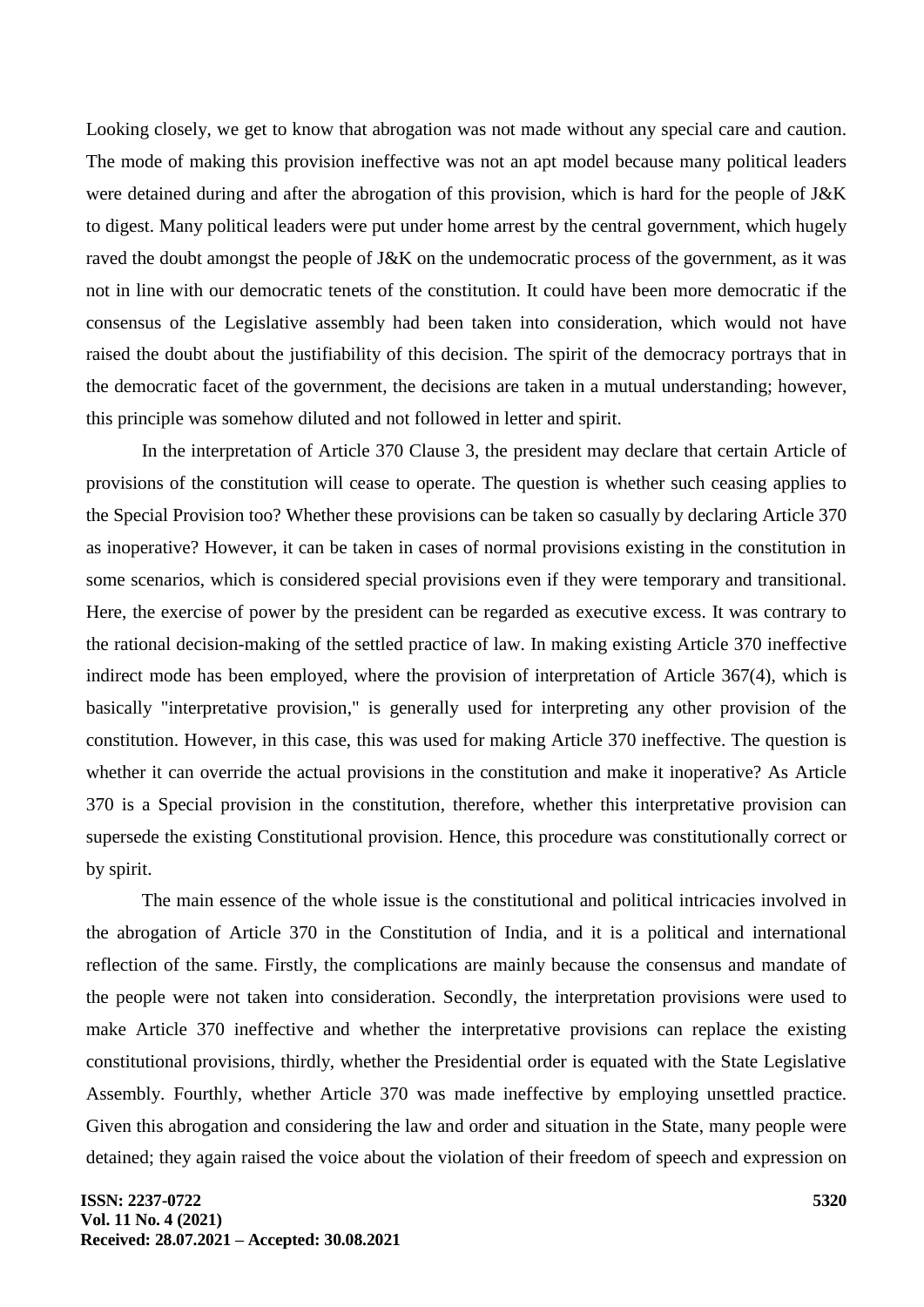account of poor internet speed. The question of law involved in the issue is that an interpretative clause supersedes the constitutional provision in such a casual way.

#### **13. Conclusion**

Although this is a politically wise decision; however, the constitutionality of the same is questionable for academic debate and judicial interpretation. The constitution is considered the paramount law of the country; therefore, while repealing the constitution's provisions in many of the judgments, the procedure adopted for it is a matter of concern from an explanatory point of view. Abrogation of article 370 is a tough political decision that shows a strong commitment to take such a tough decision in the overall interest and unity and integrity of the nation, which being a very sensitive issue, the center has shown political commitment to dispense justice to the people and establish equality in all the spheres. The reason behind this is to settle this escalated issue of J&K. Some decisions are politically correct and required to be taken in furtherance to equality, the justness of the society, and upholding the unity and integrity of the nation.

The decision taken has to a larger extent impacted on the federal characteristics, more particularly in a special state like J&K. It has been criticized as political deceit of IoA or by way of interpreting the provision of Article 35A and Article 370 amounts to be constitutional dishonesty by making more instability in the State of J&K, or it could even affect the federal characteristics of this country because the autonomy of the State has been compromised. The federal characteristics have been diluted as the approval of the legislative assembly was not taken into consideration during the entire procedure. Preventive detention should not be used to jail dissenters and curb dissent. Some decisions are politically correct but constitutionally is questionable. This politically correct decision was taken in the interest of integrity and sovereignty of the country, such as the Kashmir issue would have remained as deadlock for several years. Therefore, in such a backdrop and to settle the issue for once and all the political representatives means the parliamentarians in the center would decide. The credibility of the decision was also questioned at the national and international levels. The abrogation of Article 370 cannot be used as a precedent for other states. It should not be considered as a universal perception as well from a constitutional perspective. The mode and manner in which the abrogation of Article 370 was done has been criticized as a conflict of constitutional interest and political interest and has thereby disturbed the trust and federal character of the constitution, which may also result in everlasting damage to the tradition of constitutional propriety and political consequences arising out of it.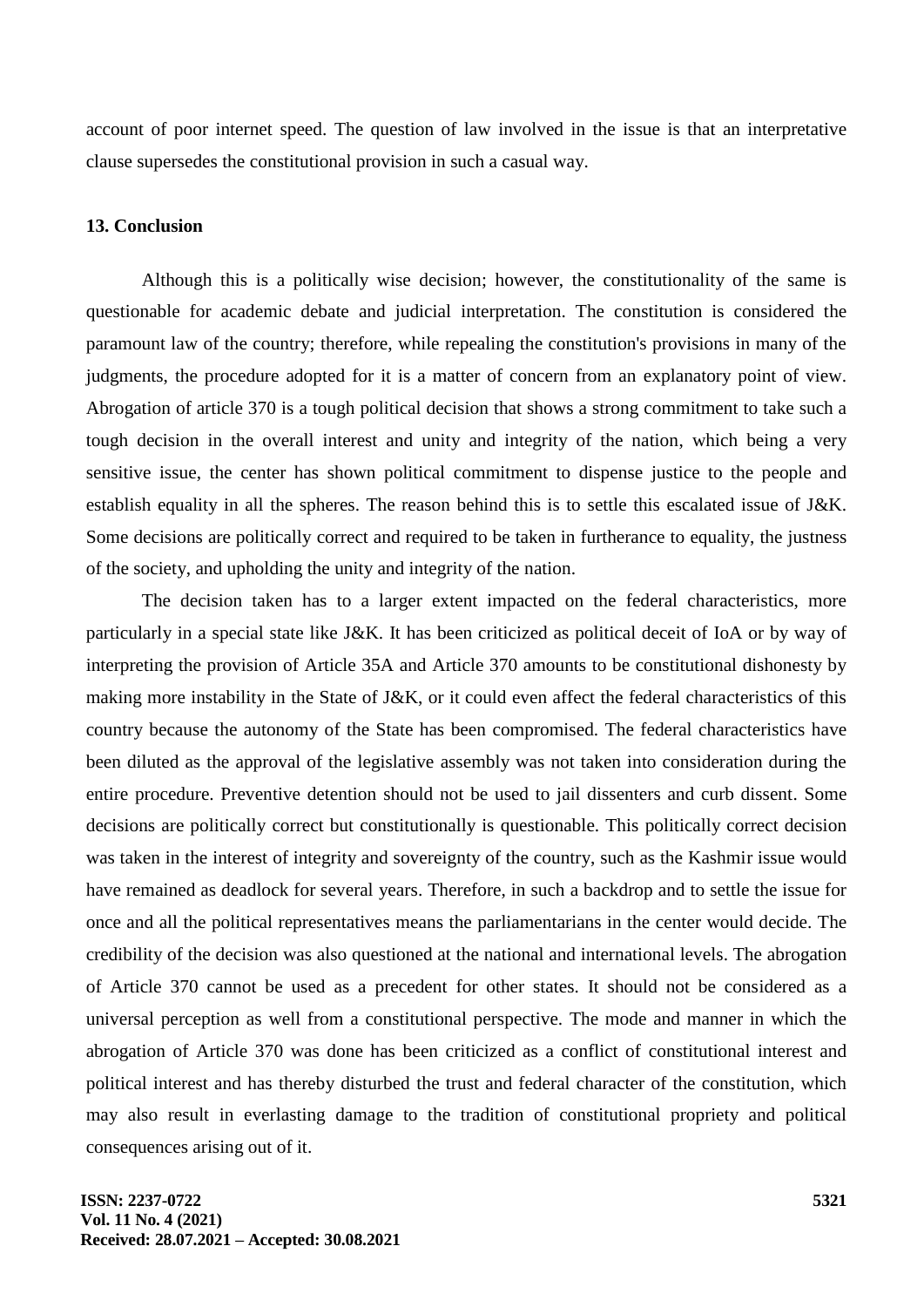#### **Acknowledgment**

The authors wish to acknowledge the Symbiosis Law School, Pune, a constituent of Symbiosis International University, Pune, for providing the library facilities in the completion of this research paper.

**Conflict of Interest:** There is no conflict of interest. **Funding:** -- Nil.

**Ethical approval:** Not applicable.

# **References**

G. Noorani (2011), *Article 370: A constitutional history of Jammu and Kashmir,* page 4, (2011).

G. Noorani (2014), *The Kashmir Dispute 1947-2012*, (Oxford University Press).

Aarti Tikoo Singh (2019), J&K's 'outsiders' invasion' bogey, *Economic Times.*

Abid Bhat (2016), Kashmir: "Outrage over settlements for displaced Hindus," *BBC News*, 15 June 2016.

Ayjaz Wani (2020), 'Life in Kashmir After Article 370', *ORF Special Report No. 99.*

Gaurav Vivek Bhatnagar (2019), Central RTI Law to Now Apply to J & K and Ladakh, *The Wire.*

Instrument of Accession of J&K State, Clause 5, Legal Document no 113, Page 1, 26 October 1947.

J&K cadre becomes the 1<sup>st</sup> IAS officer to get a domicile certificate post Article 370 abrogation, *News18 India*, 26 June 2020.

J&K Public Safety Act, 1978.

J&K v *Mubarik Shah Naqishbandi*, 1971 AIR J&K 120.

Jaya Mala v. Home Secretary, Government of J&K, AIR 1982 SC 1297, 1982 CriLJ 1777, 1982 (1) SCALE 558, (1982) 2 SCC.

Patricia Gossman (1993), The human rights crisis in Kashmir, *Asian Watch Journal*, Page no.6

*Prem Nath Kaul* v. *the State of J&K*, 1959 AIR 749.

Sampath Prakash v State of J&K, 1968, AIR 1118.

Security Council Resolution 1951, *Resolution adopted, and the security council takes decisions* in *1951,* Page no. 1- 4, http://www.un.org/en/ga/search/view\_doc.asp?symbol=S/RES/91(1951)

Shantanu Nandan Sharma (2019), Life after 370: Beyond the silence of Kashmir Valley, *Economics Times.*

TNN (3 August 2019), What-Is-Article-370-Three-keypoints, *Times of India.*

V.P. Menon (2014), *Integration of the Indian States* (Hyderabad: Orient Blackswan Pvt. Ltd., 2014), at p. 354.